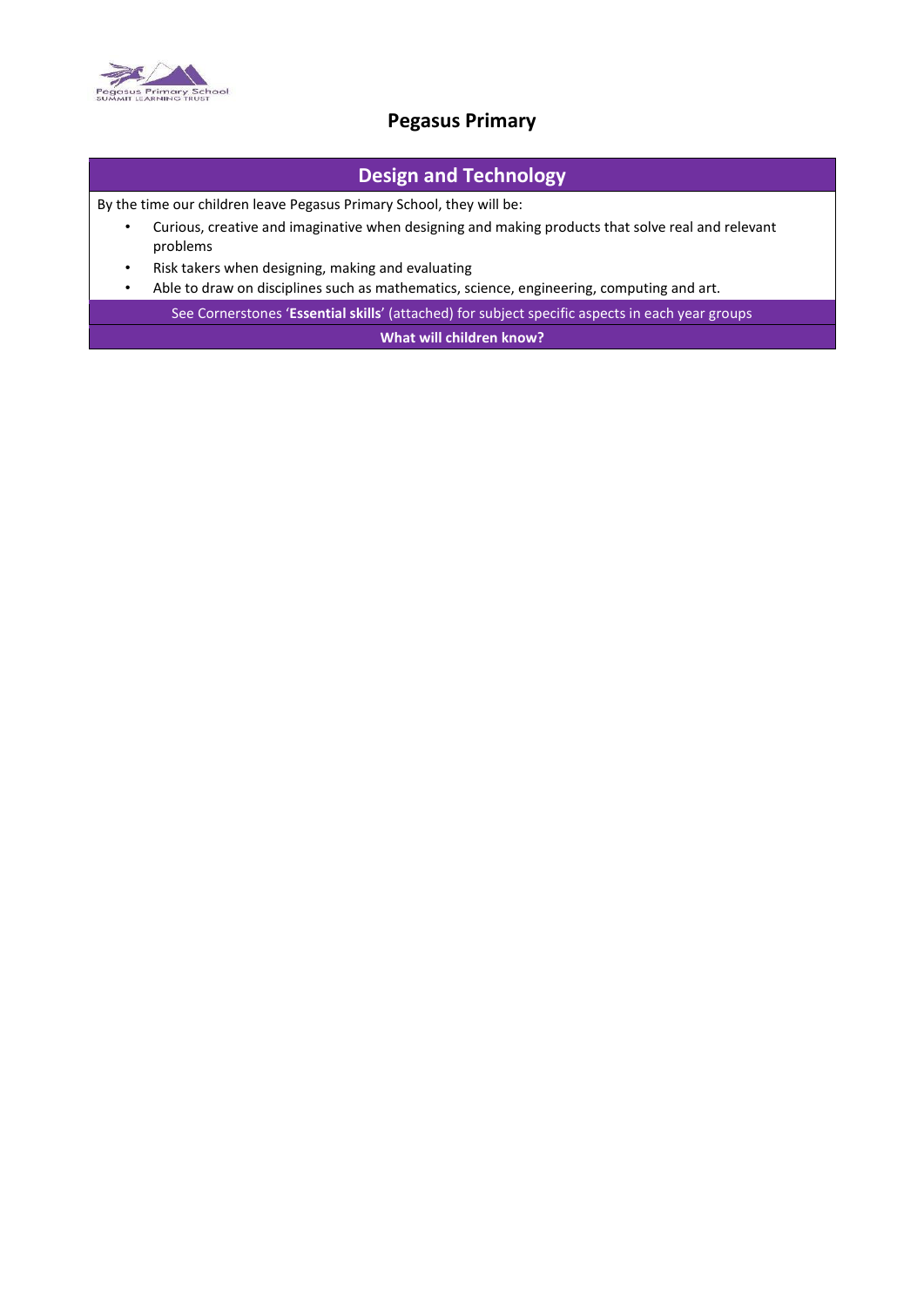

#### **NC subject content Key Stage 1**

**When designing and making, pupils should be taught to:** Design

- design purposeful, functional, appealing products for themselves and other users based on design criteria
- generate, develop, model and communicate their ideas through talking, drawing, templates, mock ups and, where appropriate, information and communication technology

Make

- select from and use a range of tools and equipment to perform practical tasks [for example, cutting, shaping, joining and finishing]
- select from and use a wide range of materials and components, including construction materials, textiles and ingredients, according to their characteristics Evaluate
- explore and evaluate a range of existing products
- evaluate their ideas and products against design criteria Technical Knowledge
- build structures, exploring how they can be made stronger, stiffer and more stable
- explore and use mechanisms [for example, levers, sliders, wheels and axles], in their products

#### **Cooking and Nutrition**

**Pupils should be taught to:** 

- Use the basic principles of a healthy and varied diet to prepare dishes
- Understand where food comes from

#### **NC subject content Key Stage 2**

### **When designing and making, pupils should be taught to:**

Design

- use research and develop design criteria to inform the design of innovative, functional, appealing products that are fit for purpose, aimed at particular individuals or groups
- generate, develop, model and communicate their ideas through discussion, annotated sketches, crosssectional and exploded diagrams, prototypes, pattern pieces and computer-aided design

Make

- select from and use a wider range of tools and equipment to perform practical tasks [for example, cutting, shaping, joining and finishing], accurately
- select from and use a wider range of materials and components, including construction materials, textiles and ingredients, according to their functional properties and aesthetic qualities

Evaluate

- **EXECUTE:** investigate and analyse a range of existing products
- evaluate their ideas and products against their own design criteria and consider the views of others to improve their work
- understand how key events and individuals in design and technology have helped shape the world Technical Knowledge
- apply their understanding of how to strengthen, stiffen and reinforce more complex structures
- understand and use mechanical systems in their products [for example, gears, pulleys, cams, levers and linkages]
- understand and use electrical systems in their products [for example, series circuits incorporating switches, bulbs, buzzers and motors]

## apply their understanding of computing to program, monitor and control their products.

#### **Cooking and Nutrition Pupils should be taught to:**

## • understand and apply the principles of a healthy and varied diet

- prepare and cook a variety of predominantly savoury dishes using a range of cooking techniques
- understand seasonality, and know where and how a variety of ingredients are grown, reared, caught and processed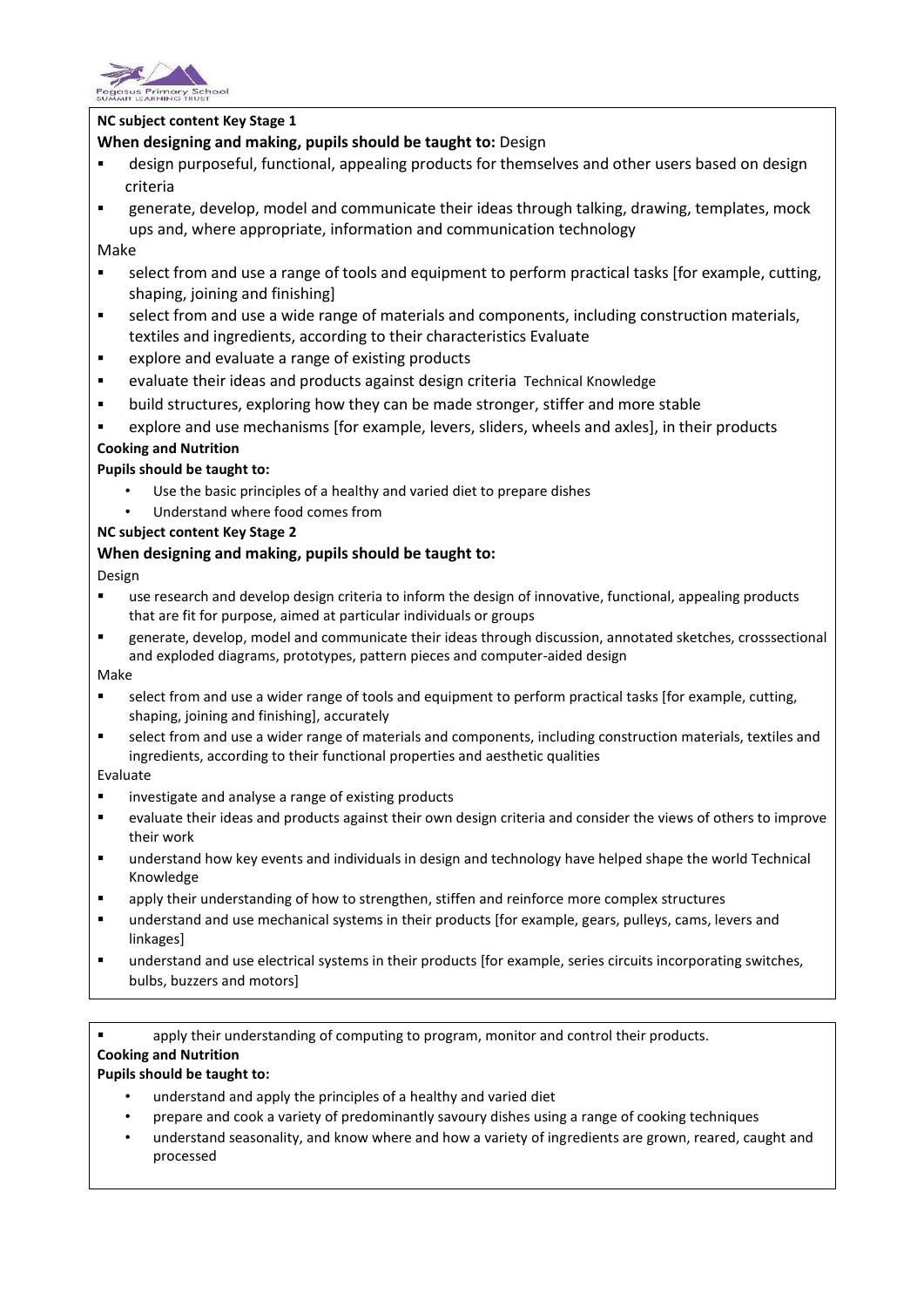

|        | Autumn 1<br><b>Inventors Day</b> | Evaluate<br>π<br>understand how key events and individuals in design and technology have<br>helped shape the world                                                                                                                                                                                                                                                                                                                                                                                                                                                                                                                                                                                                                                                                                                                                                                                                                                                                                                                                                                                                                                                                                                 |                                                                                                                         |  |  |  |
|--------|----------------------------------|--------------------------------------------------------------------------------------------------------------------------------------------------------------------------------------------------------------------------------------------------------------------------------------------------------------------------------------------------------------------------------------------------------------------------------------------------------------------------------------------------------------------------------------------------------------------------------------------------------------------------------------------------------------------------------------------------------------------------------------------------------------------------------------------------------------------------------------------------------------------------------------------------------------------------------------------------------------------------------------------------------------------------------------------------------------------------------------------------------------------------------------------------------------------------------------------------------------------|-------------------------------------------------------------------------------------------------------------------------|--|--|--|
| Year 1 | Moon Zoom                        | Design<br>to know how design purposeful,<br>٠<br>functional, appealing products for<br>themselves and other users based<br>on design criteria - alien space<br>craft<br>to know how to generate,<br>٠<br>develop, model and communicate<br>their ideas through talking,<br>drawing, templates, mock ups<br>and, where appropriate,<br>information and communication<br>technology<br>Make<br>to know how to select from and<br>٠<br>use a range of tools and<br>equipment to perform practical<br>tasks [for example, cutting,<br>shaping, joining and finishing] -<br>materials<br>Evaluate<br>to know how to investigate and<br>٠<br>analyse a range of existing<br>products - space toys<br>to know how to evaluate their<br>٠<br>ideas and products against their<br>own design criteria and consider<br>the views of others to improve<br>their work - exhibition<br><b>Technical Knowledge</b><br>to know and be able to apply their<br>٠<br>understanding of how to<br>strengthen, stiffen and reinforce<br>more complex structures<br>to know, understand and use<br>٠<br>mechanical systems in their<br>products [for example, gears,<br>pulleys, cams, levers and<br>linkages]. Explore space vehicles - | See Cornerstones Essential Skills<br><b>Matrix for Year 1</b><br><b>Knowledge and Understanding</b><br><b>Practical</b> |  |  |  |
|        |                                  | axles, levers etc                                                                                                                                                                                                                                                                                                                                                                                                                                                                                                                                                                                                                                                                                                                                                                                                                                                                                                                                                                                                                                                                                                                                                                                                  |                                                                                                                         |  |  |  |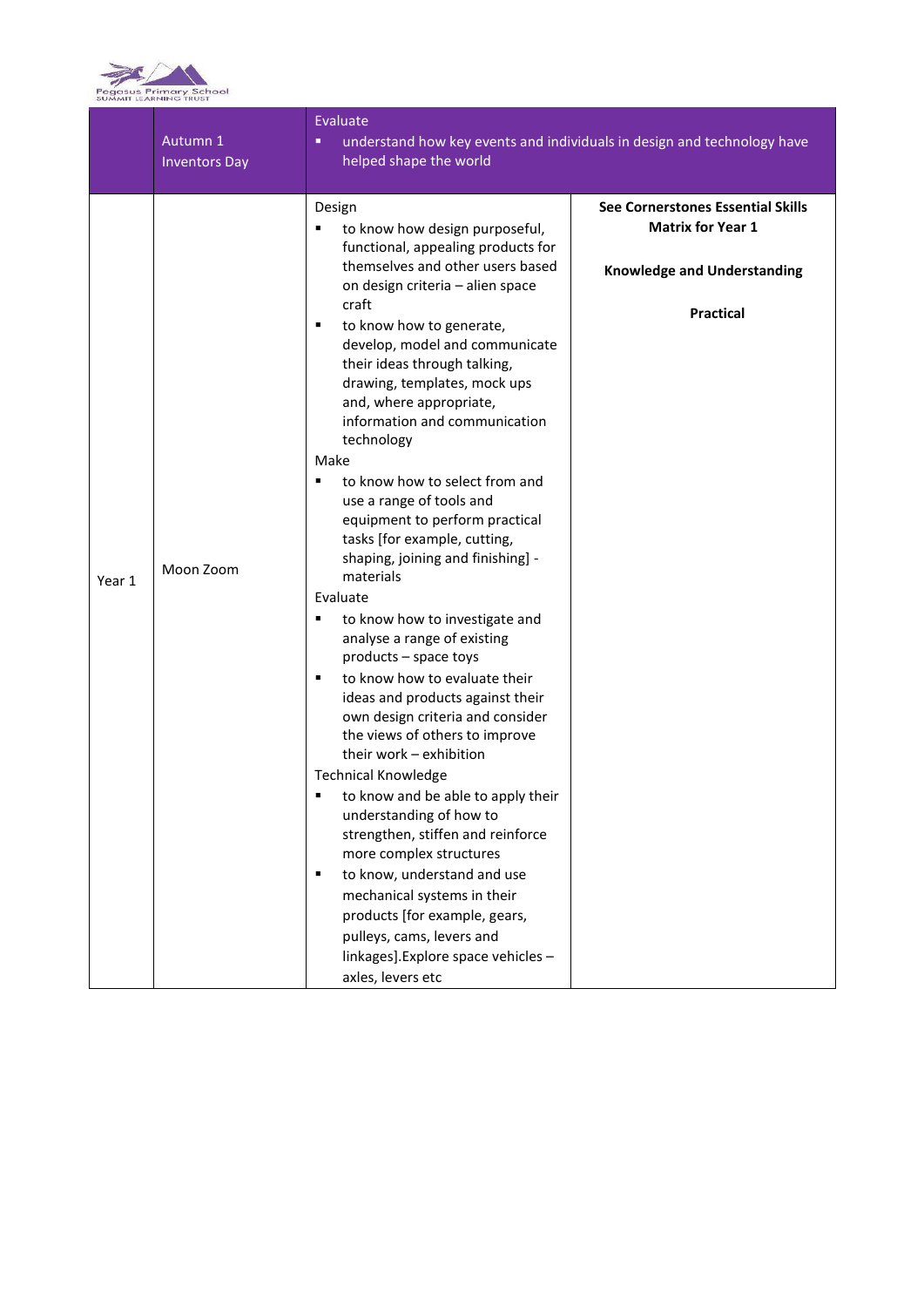

|                   | Superheroes                                  | D&T knowledge reinforced (taught<br>discreetly through knowledge<br>focus week/day dependent<br>upon the skills to be<br>delivered)<br>Cooking and nutrition<br>To know how to use the basic<br>$\bullet$<br>principles of a healthy and<br>varied diet to prepare dishes.<br>To know where food comes<br>from                                                                                                                                                                                                                                                                                                                                                                                                                                                                                                                                                                                                                                                                                                                                                                   |                                                                                                                                |
|-------------------|----------------------------------------------|----------------------------------------------------------------------------------------------------------------------------------------------------------------------------------------------------------------------------------------------------------------------------------------------------------------------------------------------------------------------------------------------------------------------------------------------------------------------------------------------------------------------------------------------------------------------------------------------------------------------------------------------------------------------------------------------------------------------------------------------------------------------------------------------------------------------------------------------------------------------------------------------------------------------------------------------------------------------------------------------------------------------------------------------------------------------------------|--------------------------------------------------------------------------------------------------------------------------------|
| Aut 1             | <b>D&amp;T Focus Day</b><br><b>Inventors</b> | Evaluate<br>Ξ<br>helped shape the world                                                                                                                                                                                                                                                                                                                                                                                                                                                                                                                                                                                                                                                                                                                                                                                                                                                                                                                                                                                                                                          | understand how key events and individuals in design and technology have                                                        |
| Year <sub>2</sub> | Tower, Tunnels and<br>Turrets                | Design<br>$\Box$<br>To know how to design<br>purposeful, functional,<br>appealing products for<br>themselves and other users<br>based on design criteria To<br>П<br>know how to generate,<br>develop, model and<br>communicate their ideas<br>through talking, drawing,<br>templates, mock-ups and,<br>where appropriate,<br>information and<br>communication<br>Make<br>technology.<br>П<br>To know how to select from<br>and use a range of tools and<br>equipment to perform<br>practical tasks (for example,<br>cutting, shaping, joining and<br>П<br>finishing).<br>To know how to select from<br>and use a wide range of<br>materials and components,<br>including construction<br>materials, textiles and<br>ingredients, according to their<br>Evaluate characteristics.<br>$\Box$<br>To know how to explore and<br>evaluate a range of existing<br>products<br>$\Box$<br>To know how to evaluate<br>their ideas and products<br>Technicalagainst design criteria<br>knowledge<br>$\Box$<br>To know how to build<br>structures, to have explored<br>how they can be made | <b>See Cornerstones Essential Skills</b><br><b>Matrix for Year 2</b><br><b>Knowledge and Understanding</b><br><b>Practical</b> |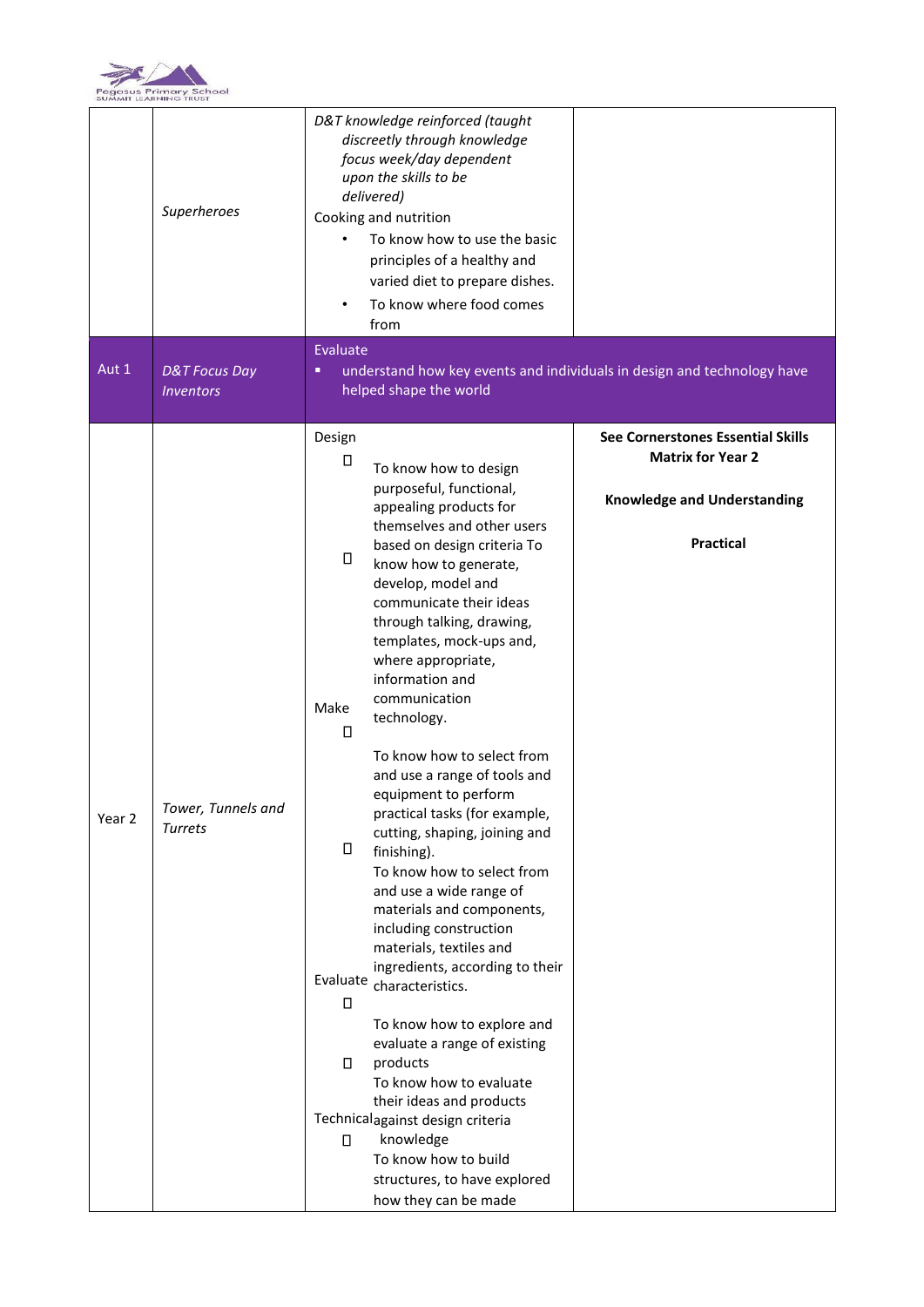

|  | stronger, stiffer and more |  |
|--|----------------------------|--|
|  | stable.                    |  |
|  |                            |  |
|  |                            |  |
|  |                            |  |
|  |                            |  |
|  |                            |  |
|  |                            |  |
|  |                            |  |
|  |                            |  |
|  |                            |  |
|  |                            |  |
|  |                            |  |
|  |                            |  |
|  |                            |  |
|  |                            |  |
|  |                            |  |
|  |                            |  |
|  |                            |  |
|  |                            |  |
|  |                            |  |
|  |                            |  |
|  |                            |  |
|  |                            |  |
|  |                            |  |
|  |                            |  |
|  |                            |  |
|  |                            |  |
|  |                            |  |
|  |                            |  |
|  |                            |  |
|  |                            |  |
|  |                            |  |
|  |                            |  |

|  | Know how to explore and use |  |
|--|-----------------------------|--|
|  | mechanisms (for example,    |  |
|  | levers, sliders, wheels and |  |
|  | axles), in their products.  |  |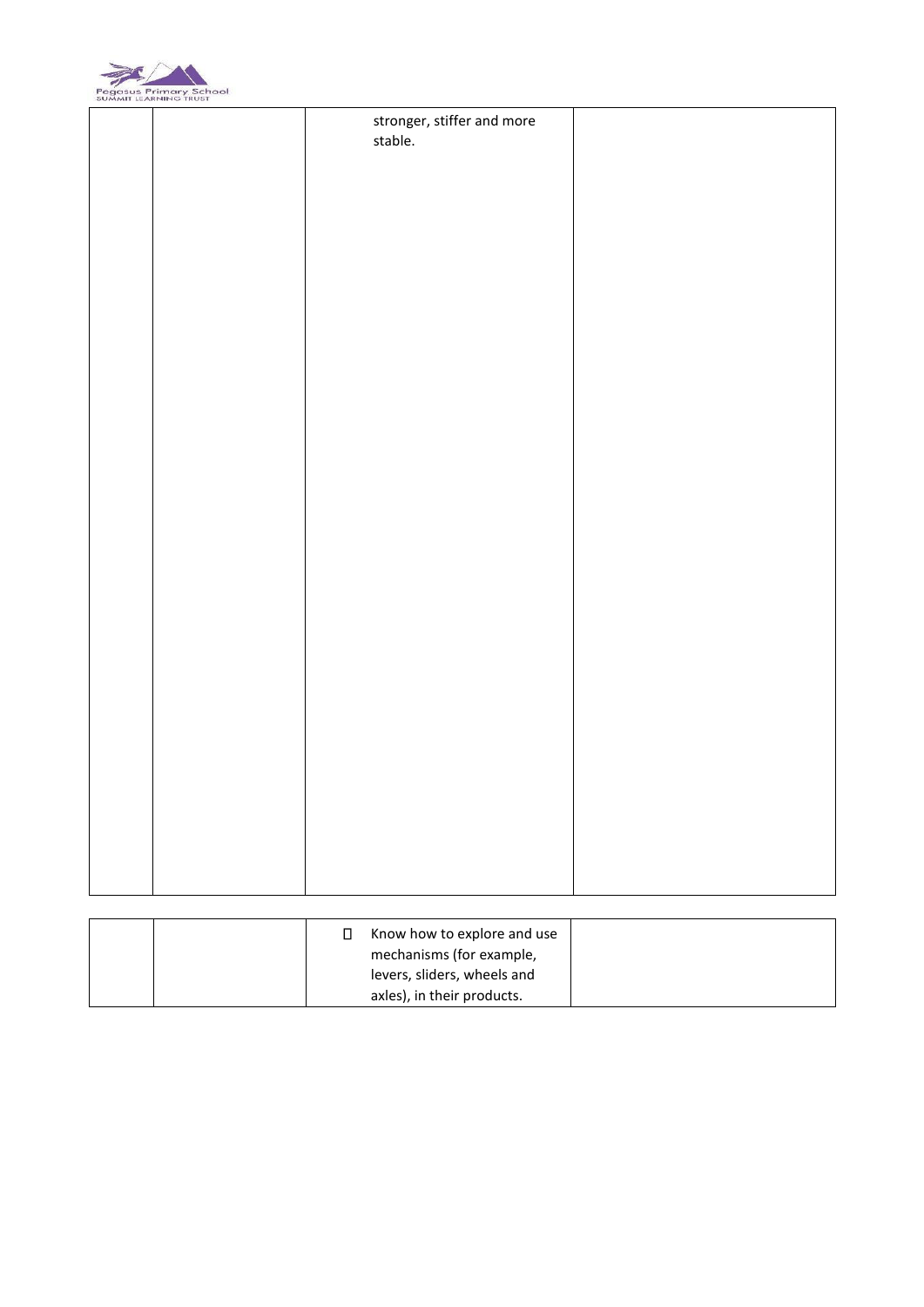

|        | Muck, Mess and<br><b>Mixture</b>                           | D&T knowledge reinforced<br>(taught discreetly through knowledge<br>focus week/day dependent upon the<br>skills to be delivered)<br>Cooking and nutrition<br>To know how to use the basic<br>principles of a healthy and<br>varied diet to prepare dishes.<br>To know how to follow a<br>$\bullet$<br>recipe and prepare food<br>To know where food comes<br>from<br>To have explored a range of<br>food products<br>generate, develop, model and<br>communicate their ideas<br>through talking, drawing,<br>templates, mock ups and,<br>where appropriate,<br>information and<br>communication technology -<br>messy kitchen                                                                                                                              |
|--------|------------------------------------------------------------|------------------------------------------------------------------------------------------------------------------------------------------------------------------------------------------------------------------------------------------------------------------------------------------------------------------------------------------------------------------------------------------------------------------------------------------------------------------------------------------------------------------------------------------------------------------------------------------------------------------------------------------------------------------------------------------------------------------------------------------------------------|
| Aut 1  | <b>D&amp;T Focus Day</b><br><i><u><b>Inventors</b></u></i> | Evaluate<br>understand how key events and individuals in design and technology have<br>Ξ<br>helped shape the world                                                                                                                                                                                                                                                                                                                                                                                                                                                                                                                                                                                                                                         |
| Year 3 | <b>Mighty Metals</b>                                       | Design<br>to know how to use<br>See Cornerstones Essential Skills<br>П<br>research and develop<br><b>Matrix for Year 3</b><br>design criteria to inform<br>the design of innovative,<br><b>Knowledge and Understanding</b><br>functional, appealing<br>products that are fit for<br>purpose, aimed at<br><b>Practical</b><br>particular individuals or<br>groups<br>Make<br>to how to select from<br>П<br>and use a wider range of<br>tools and equipment to<br>perform practical tasks<br>[for example, cutting,<br>shaping, joining and<br>finishing], accurately to<br>know how to select from<br>П<br>and use a wider range of<br>materials and<br>components, including<br>construction materials,<br>textiles and ingredients,<br>according to their |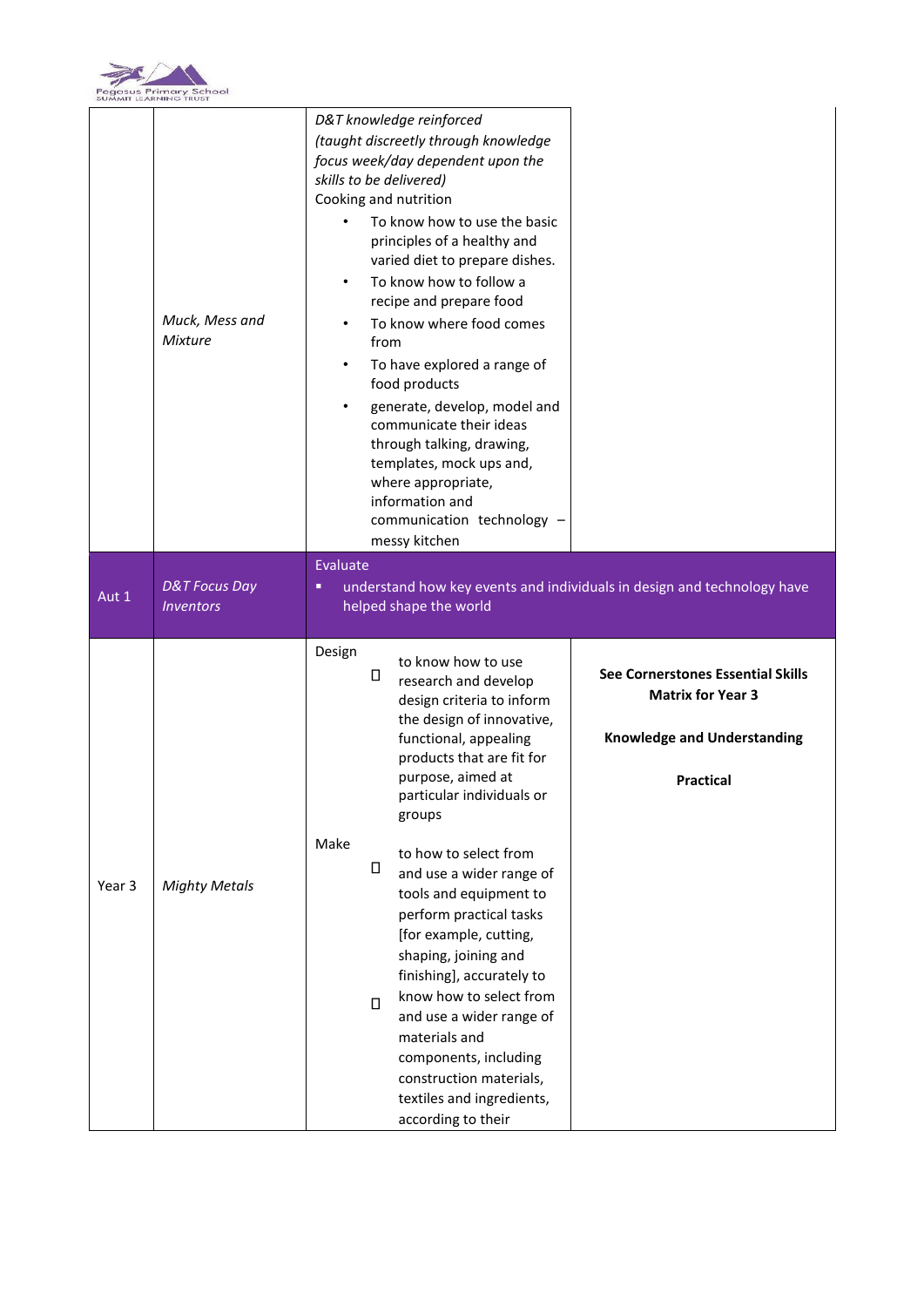

|                                       | functional properties and<br>aesthetic qualities                                                                                                                                                                                         |  |
|---------------------------------------|------------------------------------------------------------------------------------------------------------------------------------------------------------------------------------------------------------------------------------------|--|
|                                       | Evaluate<br>to know how to<br>investigate and analyse a<br>range of existing products<br>to know how to evaluate their<br>ideas and products against<br>their own design criteria and<br>consider the views of others to                 |  |
|                                       | improve their work<br>and Nutrition<br>Design                                                                                                                                                                                            |  |
|                                       | Π.<br>to know how to use research<br>and develop design criteria to<br>inform the design of<br>innovative, functional,<br>appealing products that are fit<br>for purpose, aimed at<br>particular individuals or<br>groups                |  |
| Scrumdiddlyumptious<br>Gods & Mortals | Make<br>to know how to select from<br>П<br>and use a wider range of<br>tools and equipment to<br>perform practical tasks [for<br>example, cutting, shaping,<br>joining and finishing],<br>Π.<br>accurately to know how to                |  |
|                                       | select from and use a wider<br>range of materials and<br>components, including<br>construction materials,<br>textiles and ingredients,<br>according to their functional<br>properties and aesthetic<br>qualities<br>Evaluate             |  |
|                                       | П<br>to know to investigate and<br>analyse a range of existing<br>products<br>П<br>to know how to evaluate their<br>ideas and products against<br>their own design criteria and<br>consider the views of others<br>to improve their work |  |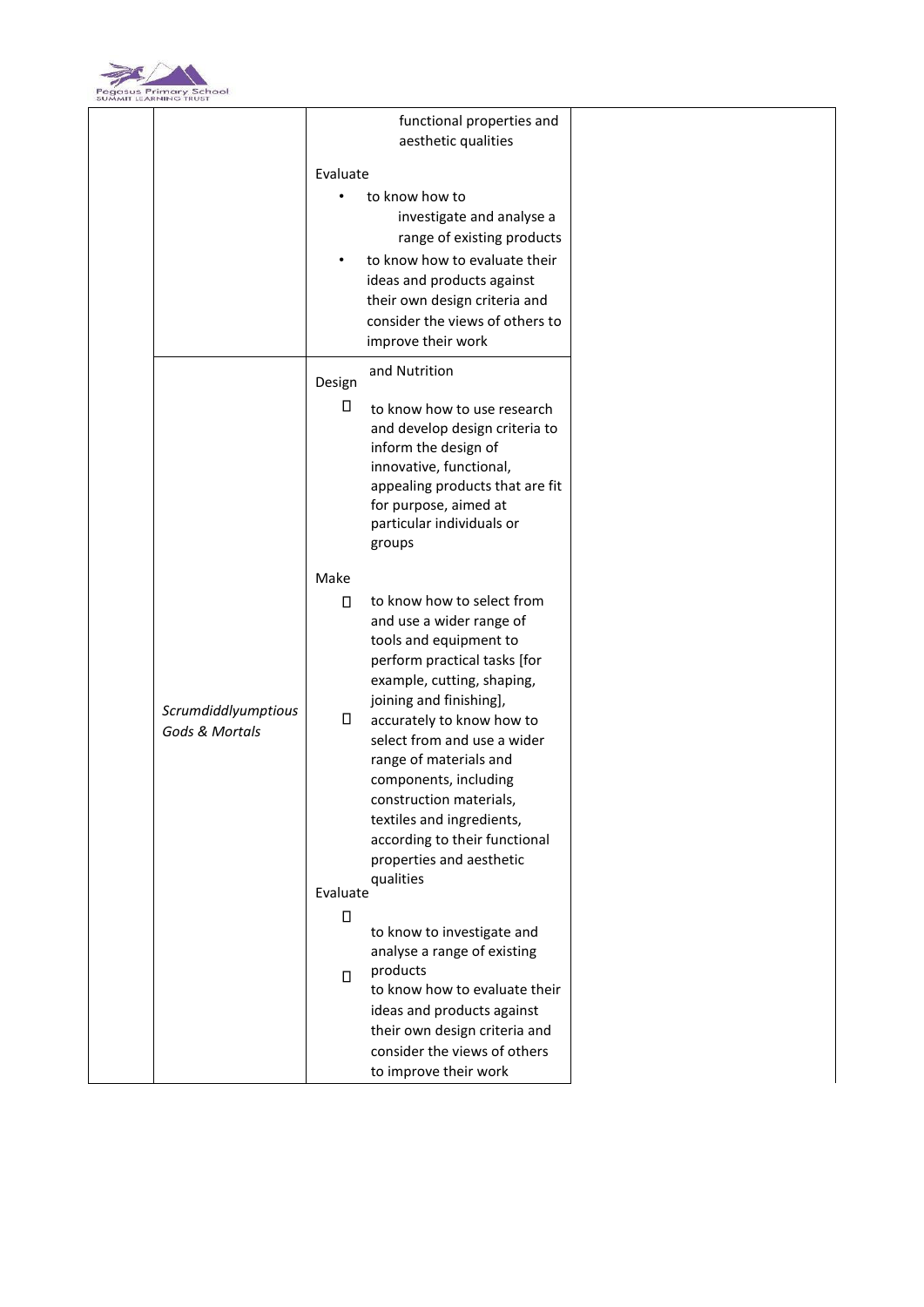

|         | Design |                                 |
|---------|--------|---------------------------------|
|         |        | to know how to select from      |
|         |        | and use a wider range of        |
| Tremors |        | materials and components,       |
|         |        | including construction          |
|         |        | materials, textiles and         |
|         |        | ingredients, according to their |

|       |                                              | functional properties and<br>aesthetic qualities<br>to know how to use research<br>П.<br>and develop design criteria to<br>inform the design of<br>innovative, functional,<br>appealing products that are fit<br>for purpose, aimed at<br>particular individuals or<br>groups                                                                                                                                                                                                                                                     |
|-------|----------------------------------------------|-----------------------------------------------------------------------------------------------------------------------------------------------------------------------------------------------------------------------------------------------------------------------------------------------------------------------------------------------------------------------------------------------------------------------------------------------------------------------------------------------------------------------------------|
|       |                                              | Make<br>to know how to select from<br>$\Box$<br>and use a wider range of tools<br>and equipment to perform<br>practical tasks [for example,<br>cutting, shaping, joining and<br>finishing], accurately<br>to know how to select from<br>$\bullet$<br>and use a wider range of<br>materials and components,<br>including construction<br>materials, textiles and<br>ingredients, according to their<br>functional properties and                                                                                                   |
|       |                                              | aesthetic qualities<br>Evaluate<br>to know how to evaluate their<br>$\bullet$<br>ideas and products against<br>their own design criteria and<br>consider the views of others<br>to improve their work<br><b>Technical Knowledge</b><br>To know how to apply their<br>$\bullet$<br>understanding of how to<br>strengthen, stiffen and<br>reinforce more complex<br>structures<br>to know understand and use<br>$\bullet$<br>mechanical systems in their<br>products [for example, gears,<br>pulleys, cams, levers and<br>linkages] |
| Aut 1 | <b>D&amp;T Focus Day</b><br><b>Inventors</b> | Evaluate<br>understand how key events and individuals in design and technology have<br>п<br>helped shape the world                                                                                                                                                                                                                                                                                                                                                                                                                |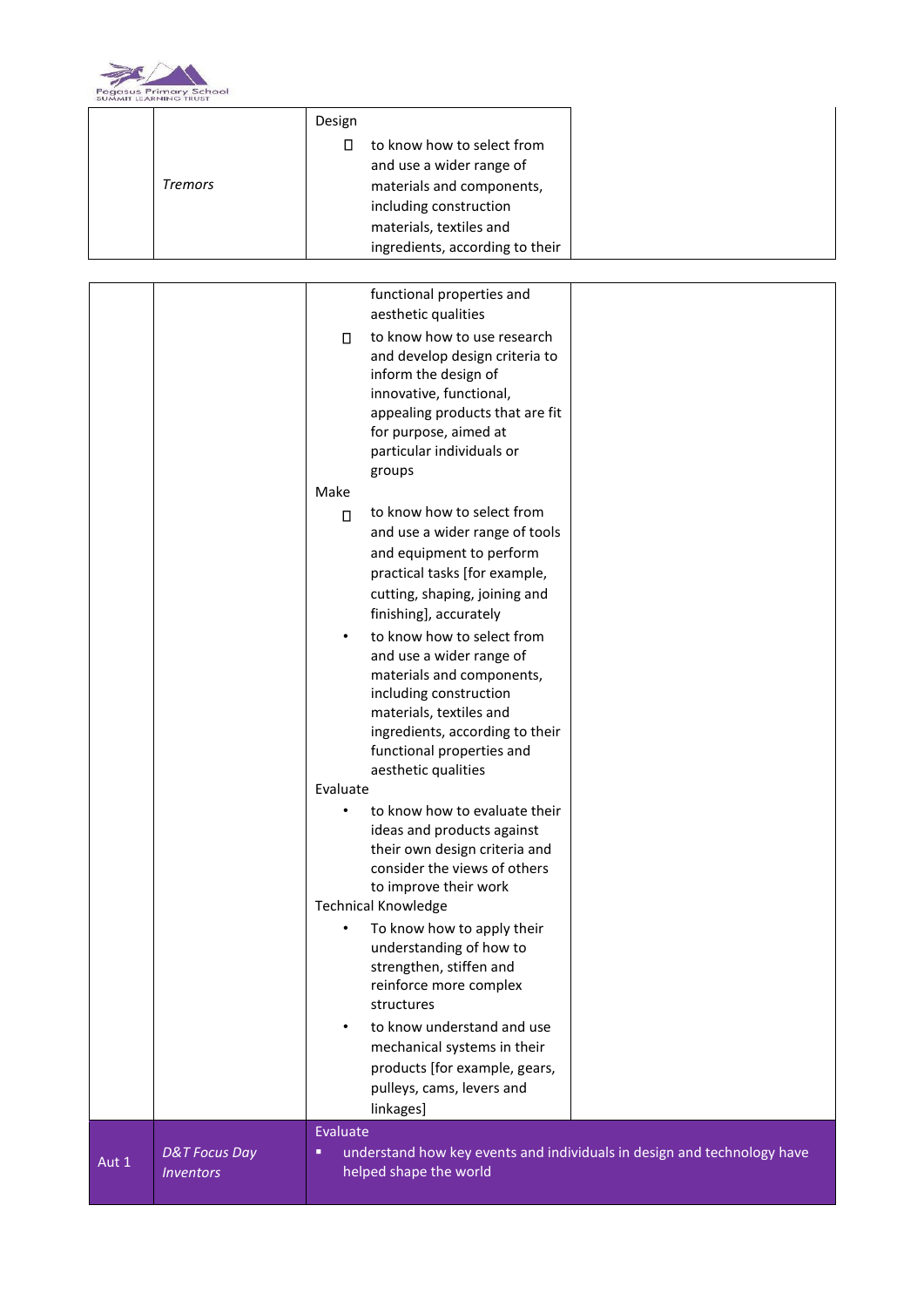

| Year 4 | Potions          | Design<br>0<br>to know how to use research<br>and develop design criteria to<br>inform the design of<br>innovative, functional,<br>appealing products that are fit<br>for purpose, aimed at<br>particular individuals or<br>groups<br>Make                                                                                                                                                                                                                                                                                                                                                             | See Cornerstones Essential Skills<br><b>Matrix for Year 4</b><br><b>Knowledge and Understanding</b><br><b>Practical</b> |
|--------|------------------|--------------------------------------------------------------------------------------------------------------------------------------------------------------------------------------------------------------------------------------------------------------------------------------------------------------------------------------------------------------------------------------------------------------------------------------------------------------------------------------------------------------------------------------------------------------------------------------------------------|-------------------------------------------------------------------------------------------------------------------------|
|        |                  | to know how to select from and<br>$\bullet$<br>use a wider range of tools and<br>equipment to perform practical<br>tasks [for example, cutting,<br>shaping, joining and finishing],<br>accurately<br>to know how to select from and<br>use a wider range of materials<br>and components, including<br>construction materials, textiles<br>and ingredients, according to<br>their functional properties and<br>aesthetic qualities<br>Evaluate<br>to know how to evaluate their<br>ideas and products against<br>their own design criteria and<br>consider the views of others to<br>improve their work |                                                                                                                         |
|        | <b>Blue Abys</b> | <b>Technical Knowledge</b><br>to know how to understand<br>and use electrical systems in<br>their products [for example,<br>series circuits incorporating<br>switches, bulbs, buzzers and<br>motors]<br>Evaluate<br>to understand how key events<br>$\bullet$<br>and individuals in design and<br>technology have helped shape<br>the world                                                                                                                                                                                                                                                            |                                                                                                                         |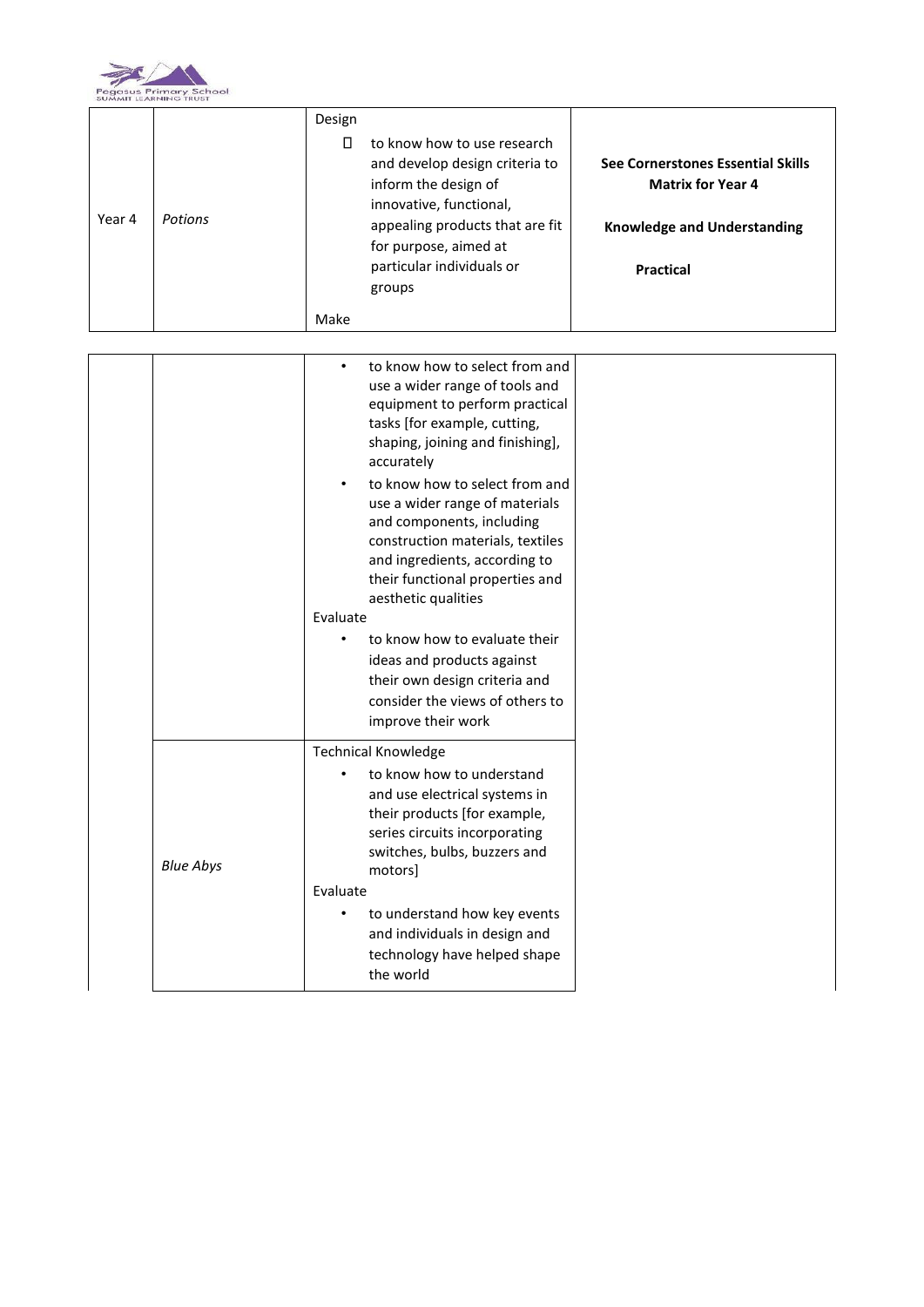

|              | Make               | to know how to select<br>from and use a wider                                                                                                                                              |
|--------------|--------------------|--------------------------------------------------------------------------------------------------------------------------------------------------------------------------------------------|
|              |                    | range of materials and<br>components, including                                                                                                                                            |
|              |                    | construction materials,                                                                                                                                                                    |
|              |                    | textiles and ingredients,                                                                                                                                                                  |
|              |                    | according to their<br>functional properties and<br>aesthetic qualities                                                                                                                     |
| I am Warrior | $\bullet$          | to know how to select<br>from and use a wider<br>range of tools and<br>equipment to perform<br>practical tasks [for<br>example, cutting,<br>shaping, joining and<br>finishing], accurately |
|              | Evaluate $\square$ | to know how to evaluate                                                                                                                                                                    |
|              |                    | their ideas and products                                                                                                                                                                   |
|              |                    | against their own design                                                                                                                                                                   |
|              |                    | criteria and consider the                                                                                                                                                                  |

|                              |        |   | views of others to        |
|------------------------------|--------|---|---------------------------|
|                              |        |   | improve their work        |
|                              | Design |   | to know how to use        |
|                              |        | П | research and develop      |
|                              |        |   | design criteria to inform |
|                              |        |   | the design of innovative, |
|                              |        |   | functional, appealing     |
|                              |        |   | products that are fit for |
|                              |        |   | purpose, aimed at         |
|                              |        |   | particular individuals or |
|                              |        |   | groups                    |
|                              |        |   | To know how to select     |
|                              |        | П | from and use a wider      |
|                              |        |   | range of tools and        |
|                              |        |   | equipment to perform      |
|                              |        |   | practical tasks [for      |
|                              |        |   | example, cutting,         |
|                              |        |   | shaping, joining and      |
|                              |        |   | finishing], accurately    |
|                              | Make   |   | to know how to select     |
|                              |        | П | from and use a wider      |
|                              |        |   | range of materials and    |
|                              |        |   | components, including     |
|                              |        |   | construction materials,   |
|                              |        |   | textiles and ingredients, |
|                              |        |   | according to their        |
|                              |        |   | functional properties and |
| <b>Traders &amp; Raiders</b> |        |   | aesthetic qualities       |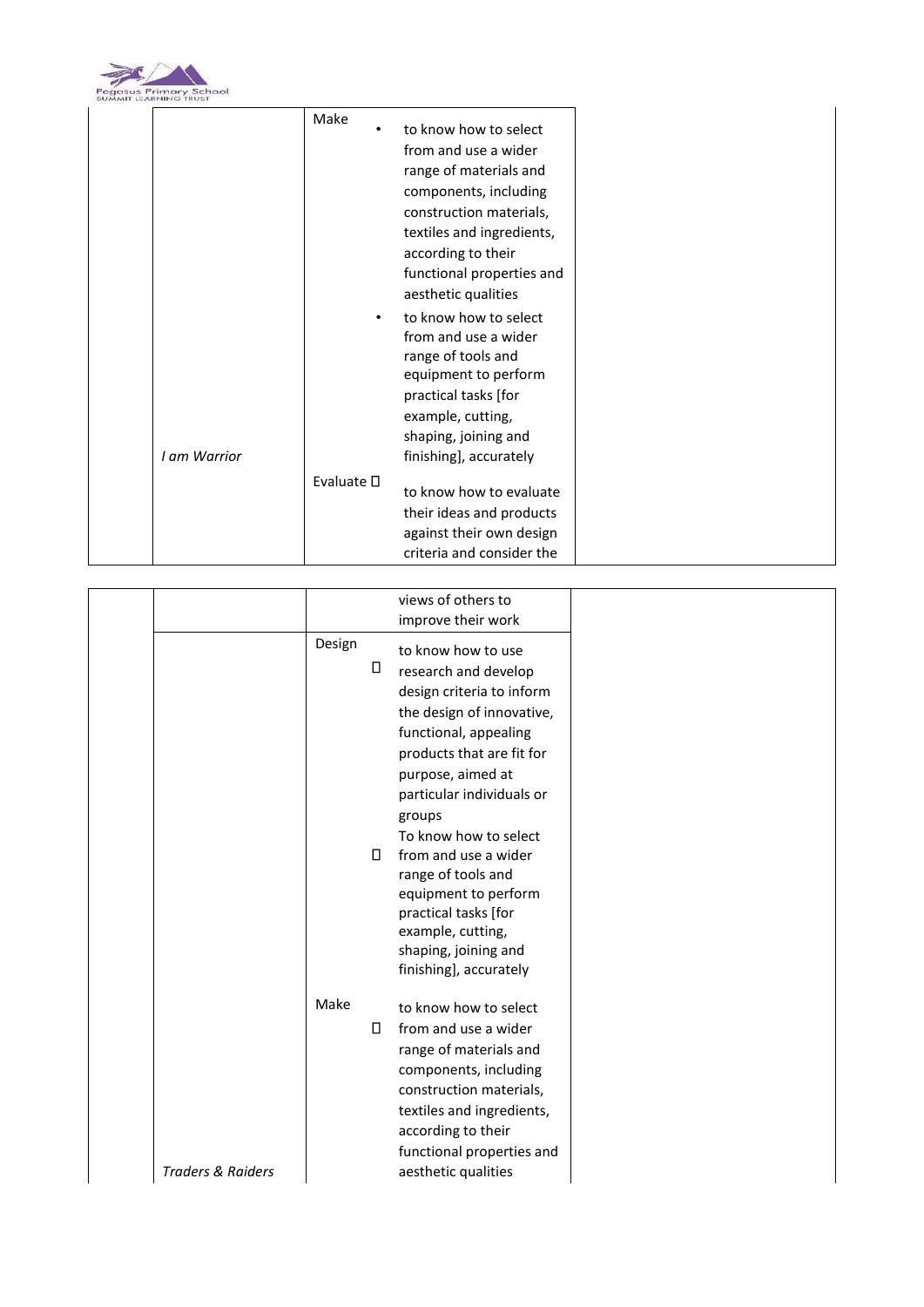

| Evaluate<br>To know how to evaluate<br>□<br>their ideas and products<br>against their own design<br>criteria and consider the<br>views of others to<br>improve their work |  |
|---------------------------------------------------------------------------------------------------------------------------------------------------------------------------|--|
| Technical Knc <sub>To</sub> know how to apply<br>their understanding of<br>how to strengthen,<br>stiffen and reinforce<br>more complex structures                         |  |

|       |                                              | Cooking and I                                                                                                                                                                              |
|-------|----------------------------------------------|--------------------------------------------------------------------------------------------------------------------------------------------------------------------------------------------|
|       |                                              | to know how to prepare<br>$\Box$<br>and cook a variety of<br>predominantly savoury<br>dishes using a range of<br>cooking techniques                                                        |
|       |                                              | Design                                                                                                                                                                                     |
|       |                                              | to be know how to select<br>П<br>from and use a wider<br>range of tools and<br>equipment to perform<br>practical tasks [for<br>example, cutting,                                           |
|       | Burps, Bottoms &<br><b>Bile</b>              | shaping, joining and<br>finishing], accurately<br>Make                                                                                                                                     |
|       |                                              | to know how to select<br>$\Box$<br>from and use a wider<br>range of tools and<br>equipment to perform<br>practical tasks (e.g.<br>cutting, shaping, joining<br>and finishing), accurately. |
|       |                                              | Evaluate<br>To know how to evaluate<br>П<br>their ideas and products<br>against their own design<br>criteria and consider the<br>views of others to<br>improve their work                  |
| Aut 1 | <b>D&amp;T Focus Day</b><br><b>Inventors</b> | Evaluate<br>understand how key events and individuals in design and technology have<br>п<br>helped shape the world                                                                         |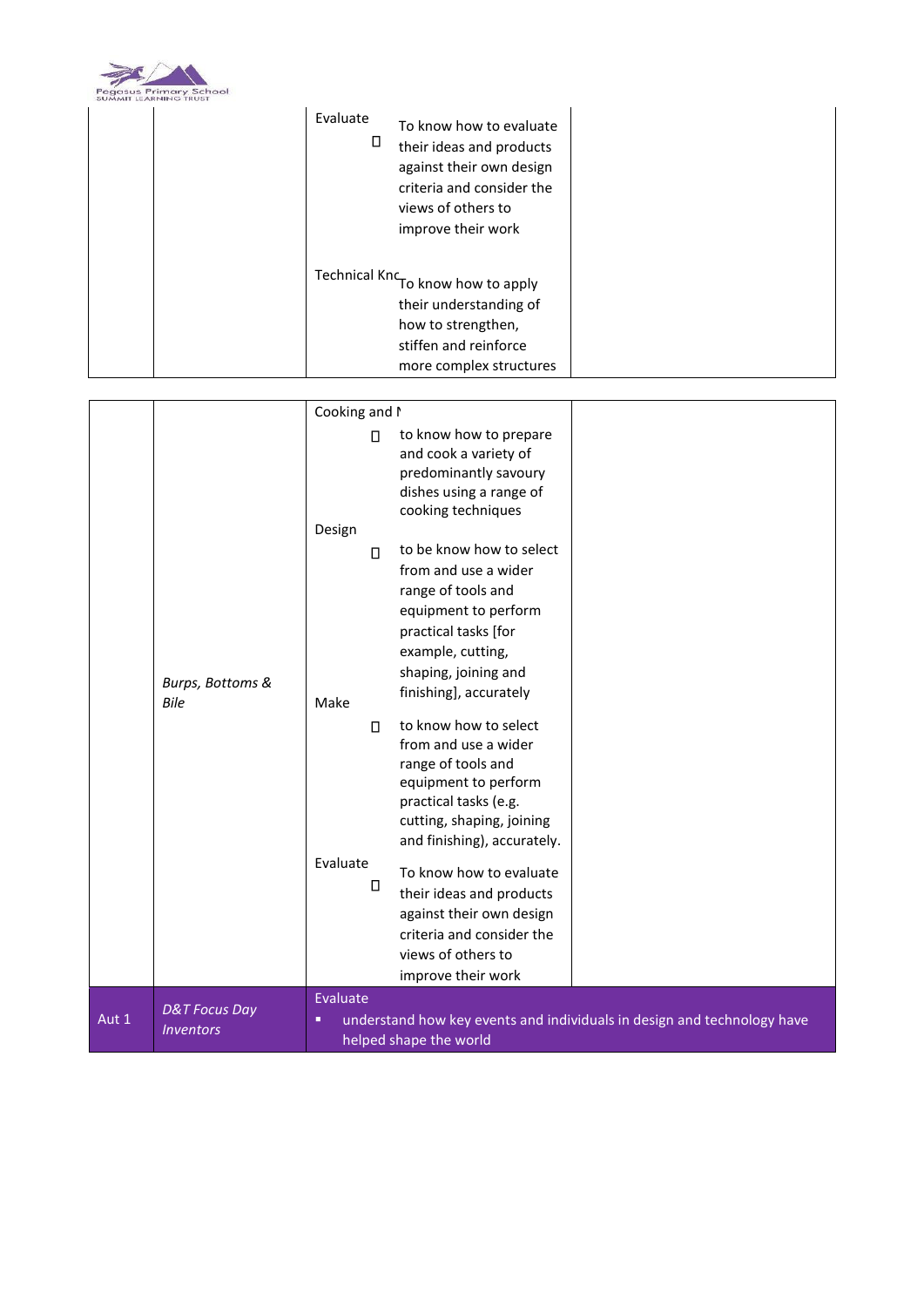

|        |                      | Design   | $\Box$       | To know how to use<br>research and develop<br>design criteria to inform<br>the design of innovative,<br>functional, appealing<br>products that are fit for<br>purpose, aimed at<br>particular individuals or<br>groups                                                                         | See Cornerstones Essential Skills<br><b>Matrix for Year 5</b><br><b>Knowledge and Understanding</b><br><b>Practical</b> |
|--------|----------------------|----------|--------------|------------------------------------------------------------------------------------------------------------------------------------------------------------------------------------------------------------------------------------------------------------------------------------------------|-------------------------------------------------------------------------------------------------------------------------|
| Year 5 | <b>Beast Creator</b> | Make     | П.<br>$\Box$ | To know how to select<br>from and use a wider<br>range of tools and<br>equipment to perform<br>practical tasks [for<br>example, cutting,<br>shaping, joining and<br>finishing], accurately<br>To know how to select<br>from and use a wider<br>range of materials and<br>components, including |                                                                                                                         |
|        |                      | Evaluate | Ω            | construction materials,<br>textiles and ingredients,<br>according to their<br>functional properties and<br>aesthetic qualities<br>To know how to evaluate<br>their ideas and products                                                                                                          |                                                                                                                         |

their ideas and products against their own design criteria and consider the views of others to improve their work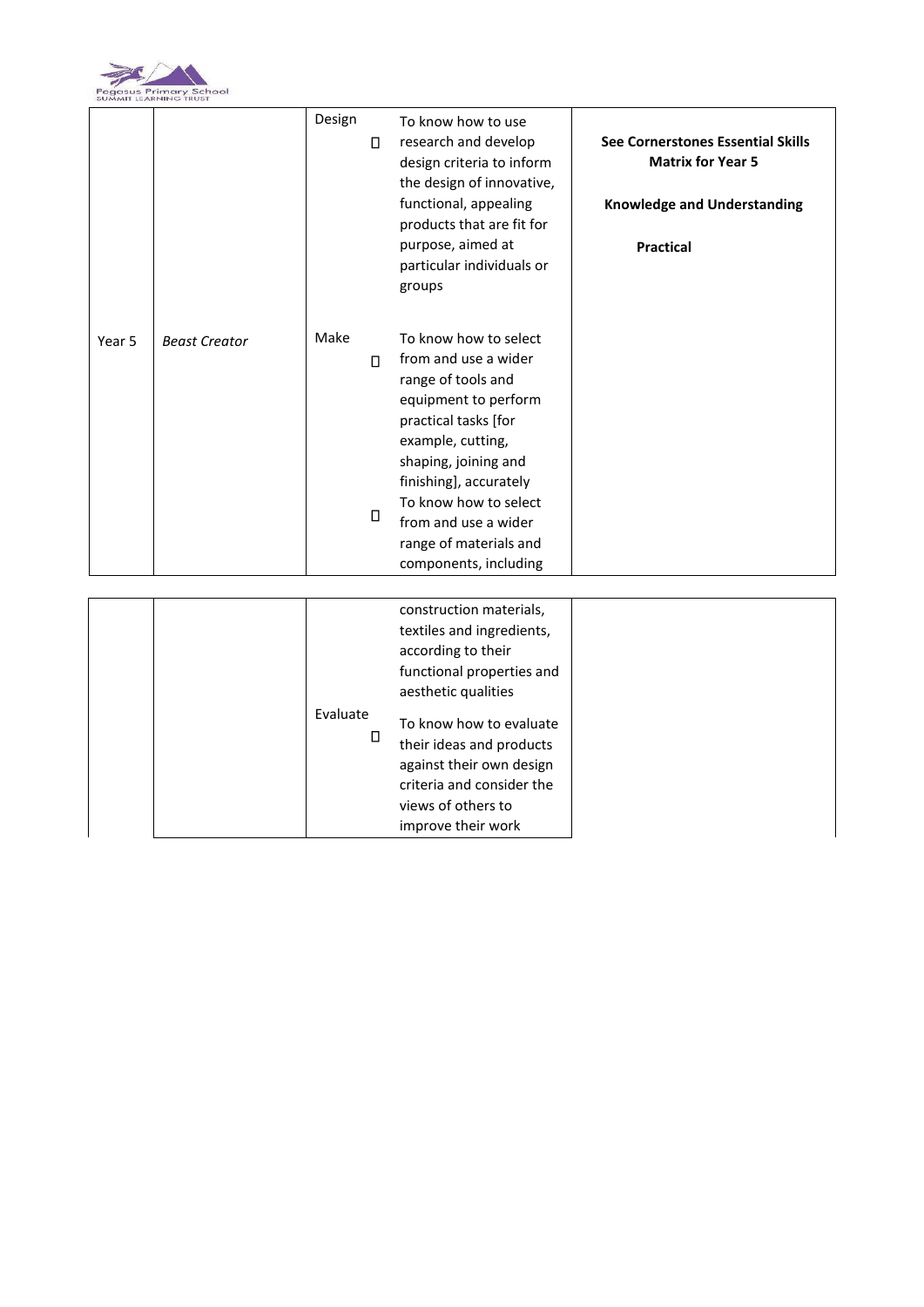

|                    | Design<br>To know how to use<br>□<br>research and develop<br>design criteria to inform<br>the design of innovative,<br>functional, appealing<br>products that are fit for<br>purpose, aimed at<br>particular individuals or<br>groups<br>Make<br>To know how to select                         |
|--------------------|------------------------------------------------------------------------------------------------------------------------------------------------------------------------------------------------------------------------------------------------------------------------------------------------|
| <b>Star Gazers</b> | 0<br>from and use a wider<br>range of materials and<br>components, including<br>construction materials,<br>textiles and ingredients,<br>according to their<br>functional properties and<br>aesthetic qualities                                                                                 |
|                    | Evaluate<br>To know how to evaluate<br>П<br>their ideas and products<br>against their own design<br>criteria and consider the<br>views of others to<br>improve their work<br>П<br>To know how to<br>investigate and analyse a<br>range of existing products<br>Technical Knowledge To know how |
|                    | to apply their understanding of how<br>to strengthen, stiffen and reinforce<br>more complex structure.<br>Design                                                                                                                                                                               |
| Pharaohs           | To know how to use<br>Π<br>research and develop<br>design criteria to inform<br>the design of innovative,<br>functional, appealing<br>products that are fit for<br>purpose, aimed at<br>particular individuals or<br>groups<br>Make                                                            |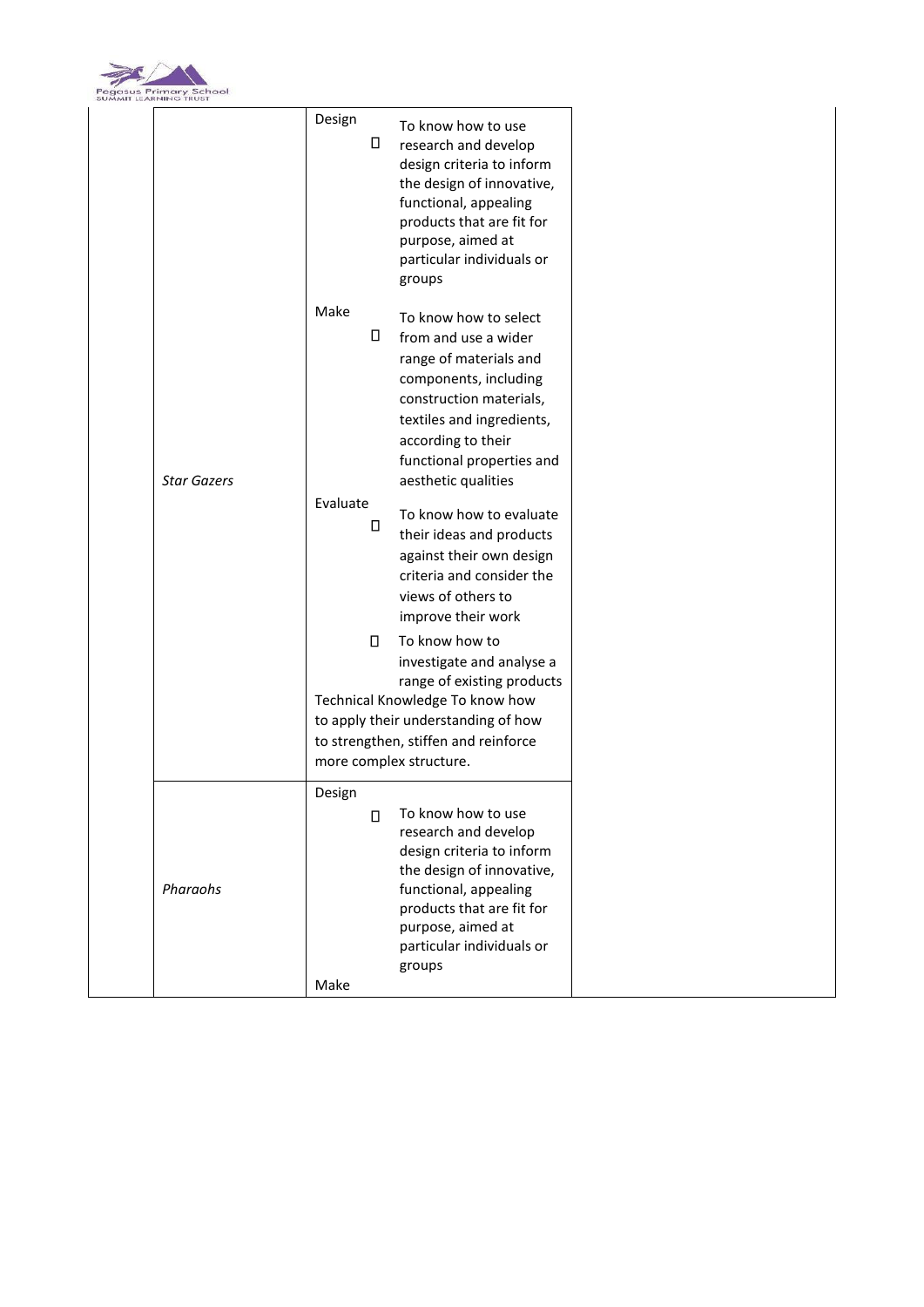

|                                  |                                                | To know how to select<br>from and use a wider<br>range of tools and<br>equipment to perform<br>practical tasks [for<br>example, cutting, shaping,<br>joining and finishing],<br>accurately                                                                                                                                                                                      |
|----------------------------------|------------------------------------------------|---------------------------------------------------------------------------------------------------------------------------------------------------------------------------------------------------------------------------------------------------------------------------------------------------------------------------------------------------------------------------------|
|                                  | Evaluate                                       | To know how to evaluate<br>their ideas and products<br>against their own design<br>criteria and consider the<br>views of others to<br>improve their work<br>To know how to<br>$\bullet$<br>investigate and analyse a<br>range of existing products                                                                                                                              |
|                                  | $\Box$<br>$\Box$<br>$\Box$<br>Design<br>$\Box$ | <b>Ind Nutrition</b><br>To know, understand and<br>apply the principles of a<br>healthy and varied diet To<br>know how to prepare and<br>cook a variety of<br>predominantly savoury<br>dishes using a range of<br>cooking techniques To<br>know, understand<br>seasonality, and know where<br>and how a variety of<br>ingredients are grown,<br>reared, caught and<br>processed |
| Peasants, Princes<br>and Paupers |                                                | To know how to select from<br>and use a wider range of<br>materials and components,<br>including construction<br>materials, textiles and<br>ingredients, according to<br>their functional properties<br>and aesthetic qualities                                                                                                                                                 |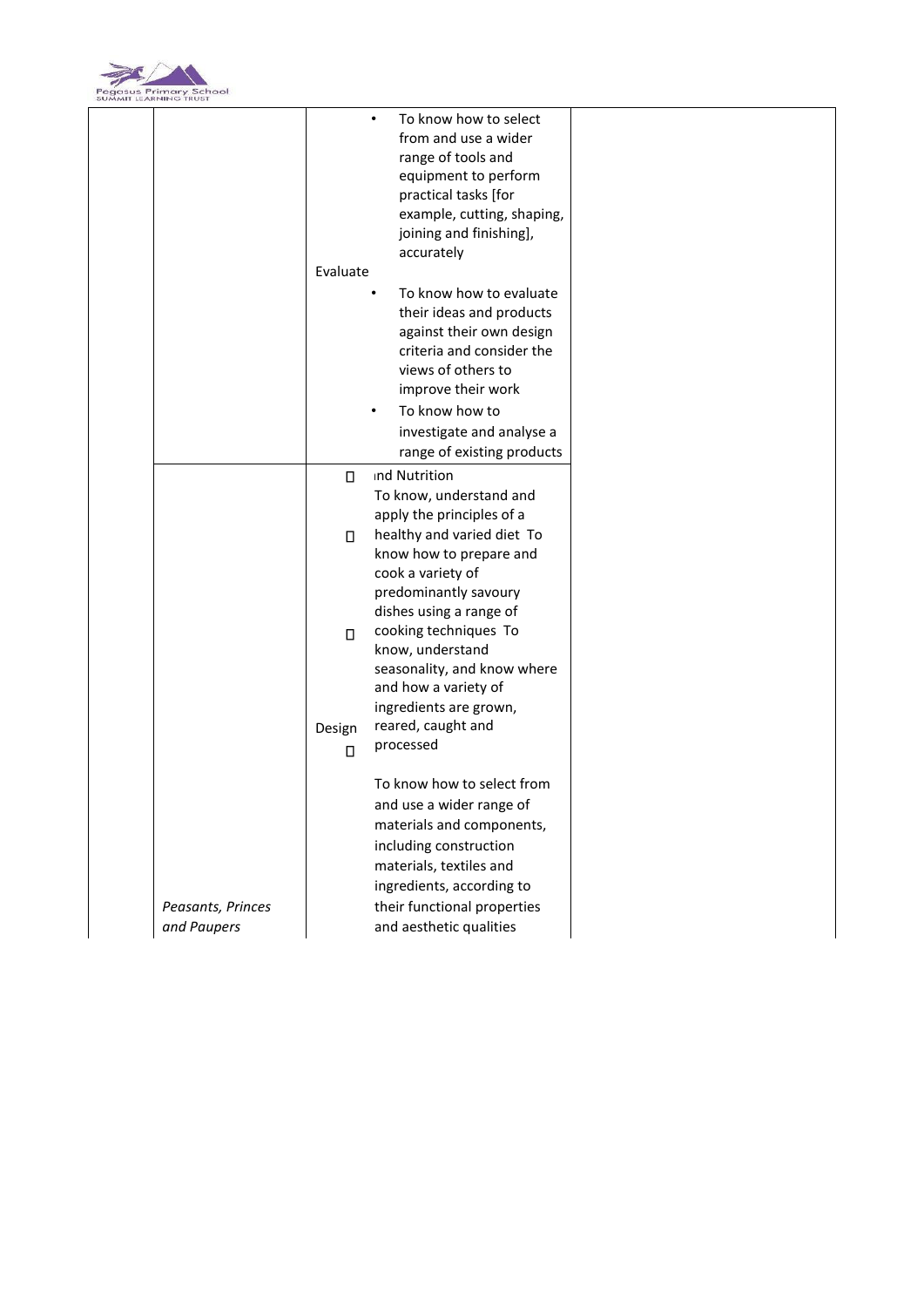

| Make |                                                                                                                                                                                                                                                  |  |
|------|--------------------------------------------------------------------------------------------------------------------------------------------------------------------------------------------------------------------------------------------------|--|
|      | П<br>To know how to select from<br>and use a wider range of<br>materials and components,<br>including construction<br>materials, textiles and<br>ingredients, according to<br>their functional properties<br>and aesthetic qualities<br>Evaluate |  |
|      | п<br>To know how to evaluate<br>heir ideas and products<br>against their own design<br>triteria and consider the<br>riews of others to improve<br>heir work                                                                                      |  |
|      |                                                                                                                                                                                                                                                  |  |

|       | Scream Machine                               | Design<br>To know how to generate,<br>develop, model and<br>communicate their ideas<br>through discussion, annotated<br>sketches, cross-sectional and<br>exploded diagrams,<br>prototypes, pattern pieces and<br>computer-aided design<br><b>Technical Knowledge</b><br>To know how to apply their<br>understanding of computing<br>to program, monitor and<br>control their products.<br>To know, understand and use<br>$\bullet$<br>mechanical systems in their<br>products [for example, gears,<br>pulleys, cams, levers and<br>linkages] |
|-------|----------------------------------------------|----------------------------------------------------------------------------------------------------------------------------------------------------------------------------------------------------------------------------------------------------------------------------------------------------------------------------------------------------------------------------------------------------------------------------------------------------------------------------------------------------------------------------------------------|
| Aut 1 | <b>D&amp;T Focus Day</b><br><b>Inventors</b> | Evaluate<br>understand how key events and individuals in design and technology have<br>helped shape the world                                                                                                                                                                                                                                                                                                                                                                                                                                |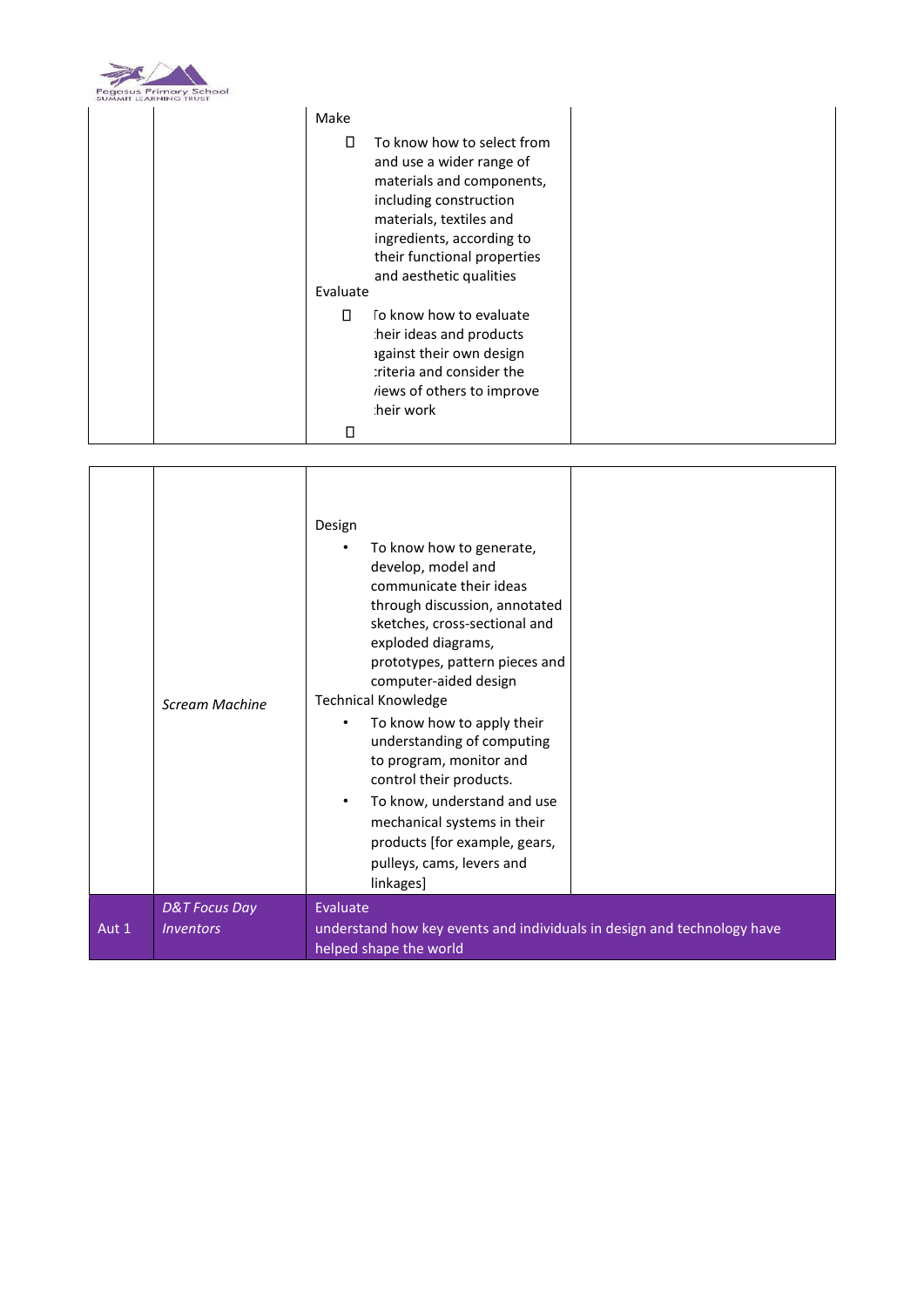

|        | Hola Mexico | П.     | and Nutrition                                 | See Cornerstones Essential Skills  |
|--------|-------------|--------|-----------------------------------------------|------------------------------------|
|        |             |        | To know, understand and                       | <b>Matrix for Year 6</b>           |
|        |             |        | apply the principles of a                     |                                    |
|        |             | П.     | healthy and varied diet To                    | <b>Knowledge and Understanding</b> |
|        |             |        | know how to prepare and                       |                                    |
|        |             |        | cook a variety of                             | <b>Practical</b>                   |
|        |             |        | predominantly savoury                         |                                    |
|        |             |        | dishes using a range of<br>cooking techniques |                                    |
|        |             | $\Box$ | To know, understand                           |                                    |
|        |             |        | seasonality, and know where                   |                                    |
|        |             |        | and how a variety of                          |                                    |
|        |             |        | ingredients are grown, reared,                |                                    |
|        |             | Design | caught and processed                          |                                    |
|        |             | $\Box$ |                                               |                                    |
|        |             |        | To know how to use research                   |                                    |
|        |             |        | and develop design criteria to                |                                    |
|        |             |        | inform the design of                          |                                    |
| Year 6 |             |        | innovative, functional,                       |                                    |
|        |             |        | appealing products that are fit               |                                    |
|        |             |        | for purpose, aimed at                         |                                    |
|        |             |        | particular individuals or                     |                                    |
|        |             | Make   | groups                                        |                                    |
|        |             | $\Box$ | To know how to select from                    |                                    |
|        |             |        | and use a wider range of                      |                                    |
|        |             |        | tools and equipment to                        |                                    |
|        |             |        | perform practical tasks [for                  |                                    |
|        |             |        | example, cutting, shaping,                    |                                    |
|        |             | $\Box$ | joining and finishing],                       |                                    |
|        |             |        | accurately To know how to                     |                                    |
|        |             |        | select from and use a wider                   |                                    |
|        |             |        | range of materials and                        |                                    |
|        |             |        | components, including                         |                                    |
|        |             |        | construction                                  |                                    |

| Evaluate | materials, textiles and<br>ingredients, according to their<br>functional properties and<br>aesthetic qualities                                           |  |
|----------|----------------------------------------------------------------------------------------------------------------------------------------------------------|--|
| $\Box$   | To know how to investigate<br>and analyse a range of<br>existing products                                                                                |  |
| П        | To know how to evaluate<br>their ideas and products<br>against their own design<br>criteria and consider the<br>views of others to improve<br>their work |  |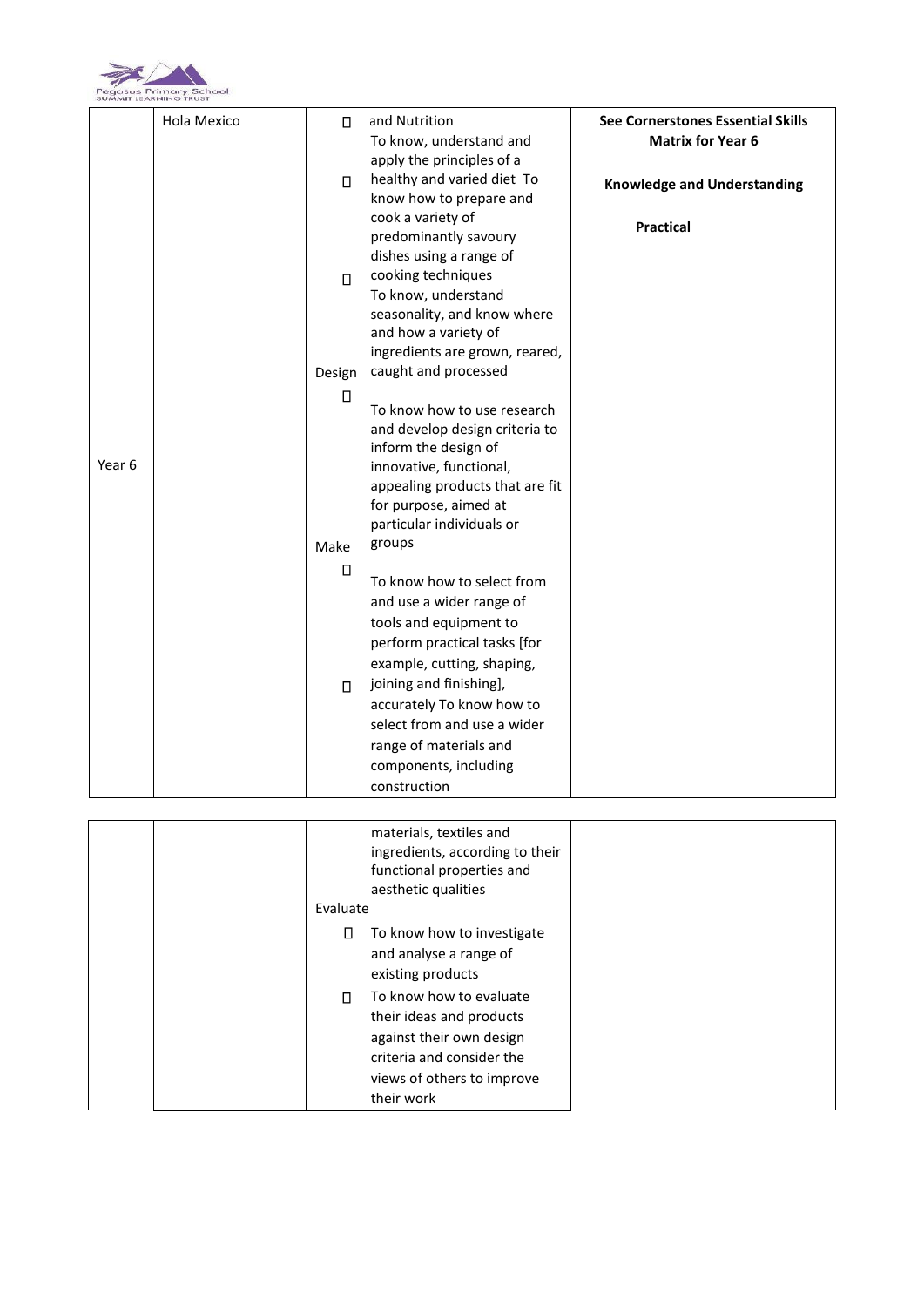

| Revolution  | Design<br>To know how to generate,<br>$\Box$<br>develop, model and<br>communicate their ideas<br>through discussion, annotated<br>sketches, cross-sectional and<br>exploded diagrams,<br>prototypes, pattern pieces<br>and computer-aided design<br>Make<br>To know how to select from<br>0<br>and use a wider range of<br>materials and components,<br>including construction<br>materials, textiles and<br>ingredients, according to their<br>functional properties and<br>aesthetic qualities |  |
|-------------|--------------------------------------------------------------------------------------------------------------------------------------------------------------------------------------------------------------------------------------------------------------------------------------------------------------------------------------------------------------------------------------------------------------------------------------------------------------------------------------------------|--|
|             | Evaluate To know how to evaluate<br>П<br>their ideas and products<br>against their own design<br>criteria and consider the<br>views of others to improve<br>their work                                                                                                                                                                                                                                                                                                                           |  |
| Child's War | Cooking and Nutrition<br>To know, understand and<br>apply the principles of a<br>healthy and varied diet<br>To know how to prepare and<br>$\bullet$<br>cook a variety of<br>predominantly savoury dishes<br>using a range of cooking<br>techniques<br>To know, understand<br>٠<br>seasonality, and know where<br>and how a variety of<br>ingredients are grown, reared,<br>caught and processed<br>Make<br>To know how to select from<br>and use a wider range of<br>materials and components,   |  |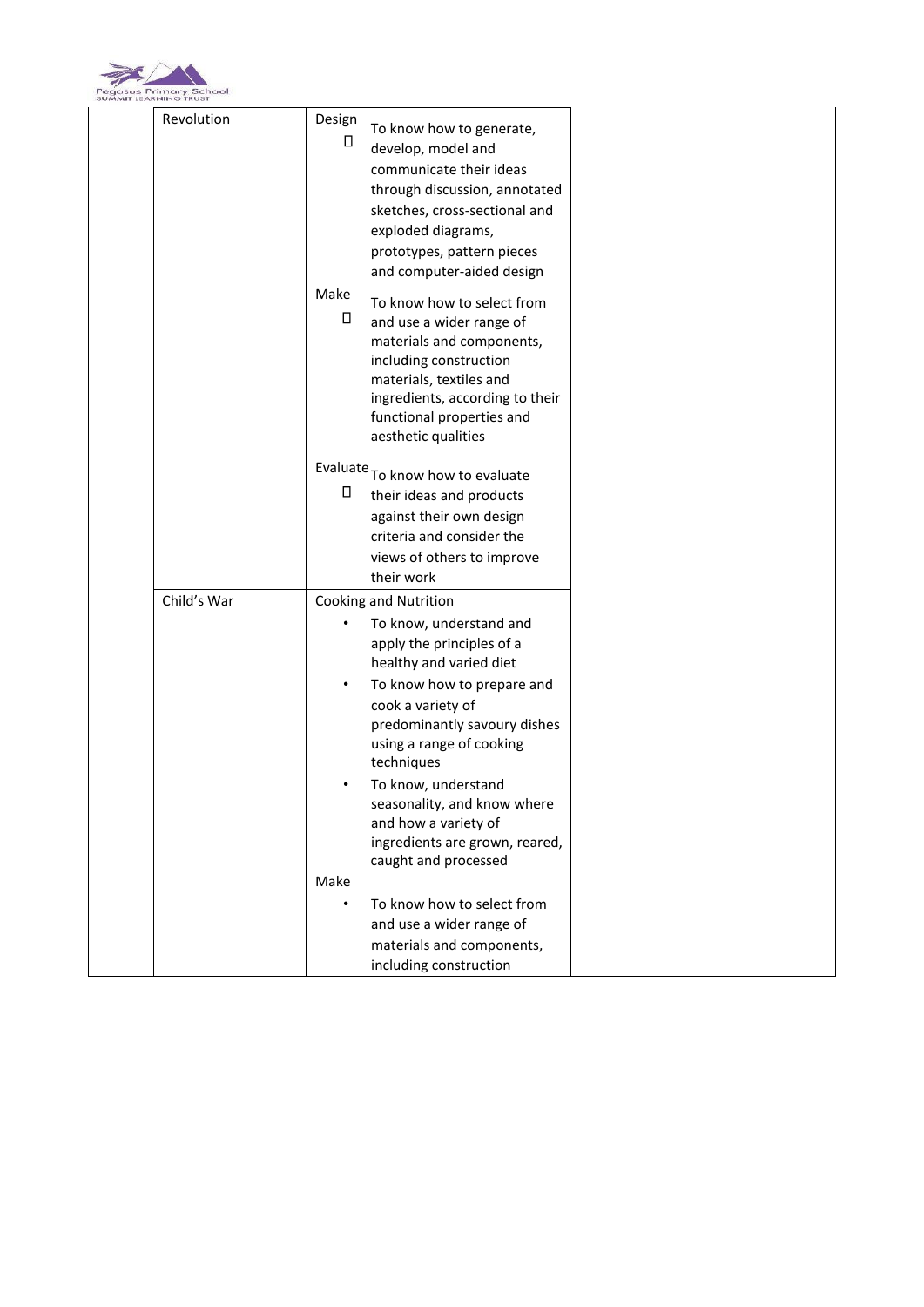

|                       | materials, textiles and<br>ingredients, according to their<br>functional properties and<br>aesthetic qualities<br>Evaluate                                                                                                                                                                                                                                                                                                           |
|-----------------------|--------------------------------------------------------------------------------------------------------------------------------------------------------------------------------------------------------------------------------------------------------------------------------------------------------------------------------------------------------------------------------------------------------------------------------------|
|                       | To know how to evaluate their<br>$\bullet$<br>ideas and products against<br>their own design criteria and<br>consider the views of others to<br>improve<br>their work                                                                                                                                                                                                                                                                |
|                       | <b>Technical Knowledge</b>                                                                                                                                                                                                                                                                                                                                                                                                           |
|                       | To know, understand and use<br>$\bullet$<br>mechanical systems in their<br>products [for example, gears,<br>pulleys, cams, levers and<br>linkages]                                                                                                                                                                                                                                                                                   |
| <b>Gallery Rebels</b> | Design<br>To know how to use research<br>$\Box$<br>and develop design criteria to<br>inform the design of<br>innovative, functional,<br>appealing products that are fit<br>for purpose, aimed at<br>particular individuals or<br>groups                                                                                                                                                                                              |
|                       | Make<br>To know how to select from<br>П<br>and use a wider range of tools<br>and equipment to perform<br>practical tasks [for example,<br>cutting, shaping, joining and<br>finishing], accurately<br>To know how to select from<br>and use a wider range of<br>materials and components,<br>including construction<br>materials, textiles and<br>ingredients, according to their<br>functional properties and<br>aesthetic qualities |
|                       | Evaluate                                                                                                                                                                                                                                                                                                                                                                                                                             |
|                       | To know how to evaluate their<br>$\bullet$<br>ideas and products against<br>their own design criteria and<br>consider the views of others to<br>improve their work                                                                                                                                                                                                                                                                   |
|                       | <b>Technical Knowledge</b><br>To know, understand and use<br>mechanical systems in their<br>products [for example, gears,<br>pulleys, cams, levers and<br>linkages]                                                                                                                                                                                                                                                                  |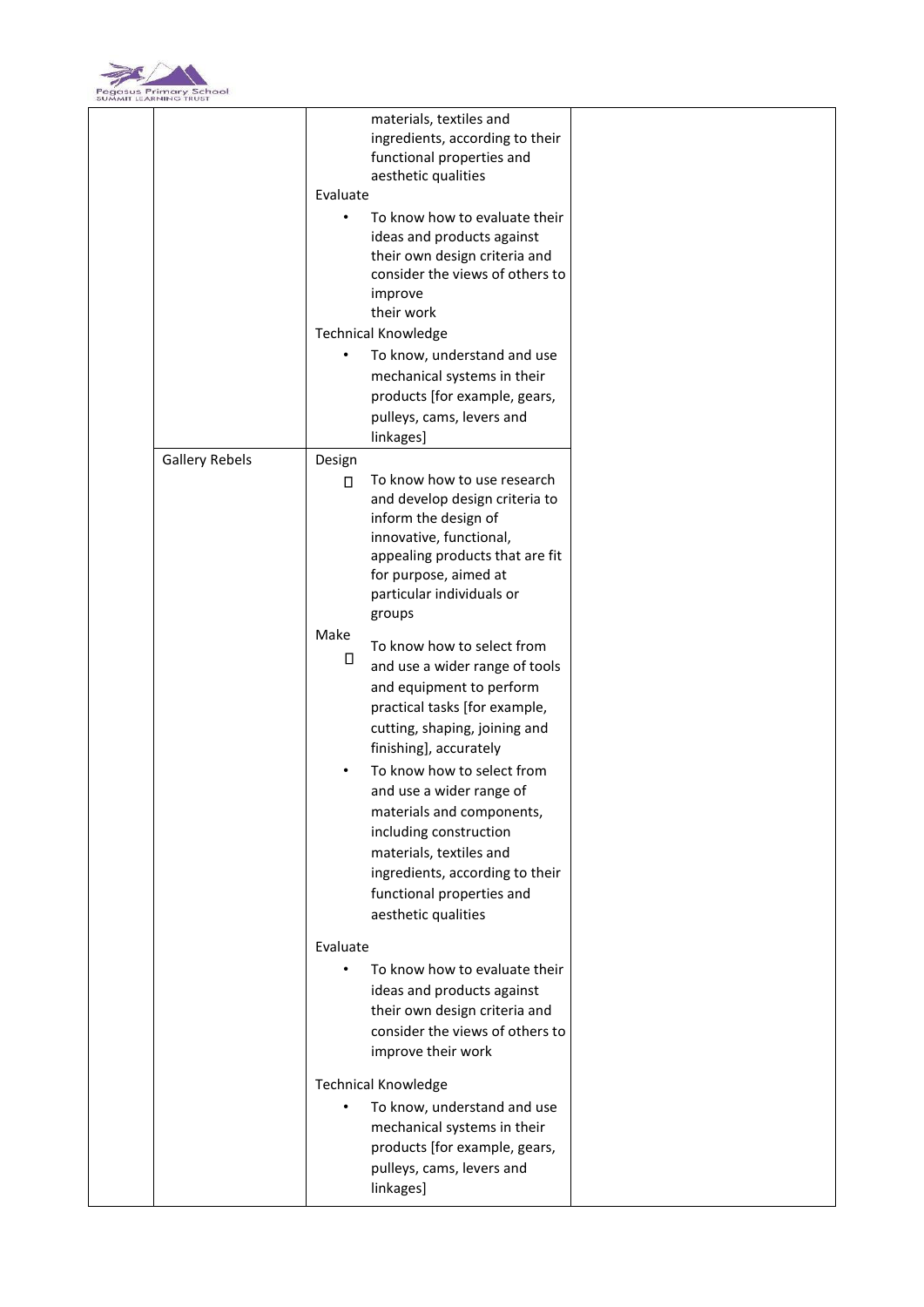

| П      |                                                                                                                                                                                  |                                                                                                                                                                                   |
|--------|----------------------------------------------------------------------------------------------------------------------------------------------------------------------------------|-----------------------------------------------------------------------------------------------------------------------------------------------------------------------------------|
|        | To know how to use research<br>and develop design criteria to<br>inform the design of<br>innovative, functional,<br>appealing products that are fit<br>particular individuals or |                                                                                                                                                                                   |
|        |                                                                                                                                                                                  |                                                                                                                                                                                   |
| П.     | and equipment to perform<br>practical tasks [for example,<br>cutting, shaping, joining and                                                                                       |                                                                                                                                                                                   |
|        |                                                                                                                                                                                  |                                                                                                                                                                                   |
| $\Box$ | To know how to evaluate<br>their ideas and products<br>against their own design<br>criteria and consider the                                                                     |                                                                                                                                                                                   |
|        | Design<br>Make                                                                                                                                                                   | for purpose, aimed at<br>groups<br>To know how to select from<br>and use a wider range of tools<br>finishing], accurately<br>Evaluate<br>views of others to improve<br>their work |

### **Additional information**

- What is the purpose of the **essential skills matrix** and the **identified knowledge** within each ILP? Both documents break down learning by year group or phase. Together they state what pupils are expected to know and be able to do at each stage of their education
- What is **progress**? Pupils make progress in the subject by knowing and remembering more. It is about connections and schematics, not isolated information.
- What are **components** and **composites**? Components are the sub-skills a pupil needs to be successful in a complex task (composite).
- What is the relationship between **knowledge** and **skills**? Both are intertwined to get better at a subject, both knowledge and skills are required
	- Knowledge = **know** *ingredients – knowledge of vocabulary, events, people, places, ideas, procedure, transferable knowledge*
	- Skills = **know how** *prepared meal*
- What are **schemata**? Schemata (concepts) are interconnected webs of prior knowledge which allow learning of new content